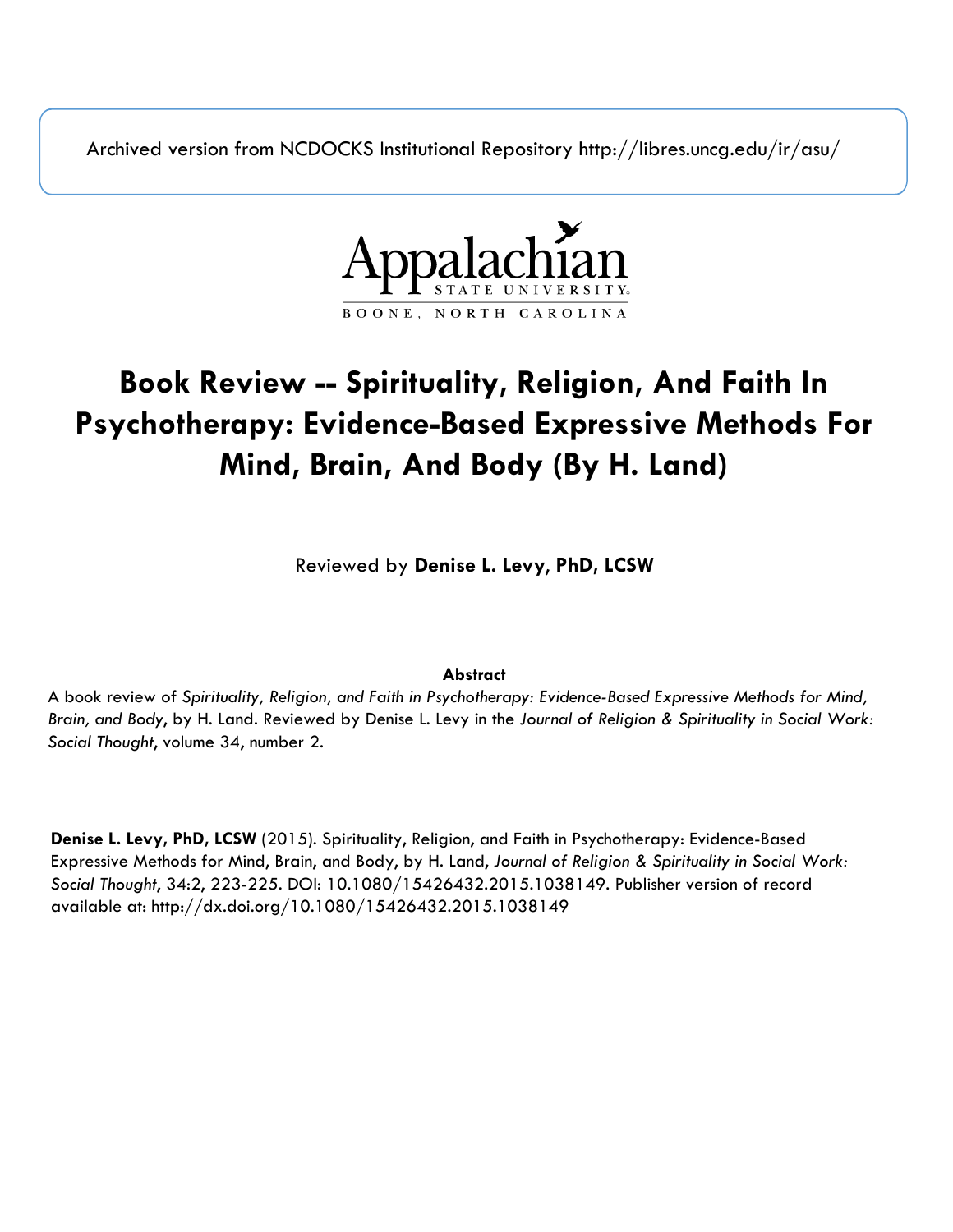

## **Journal of Religion & Spirituality in Social Work: Social Thought**

Publication details, including instructions for authors and subscription information: <http://www.tandfonline.com/loi/wrsp20>

## **Spirituality, Religion, and Faith in Psychotherapy: Evidence-Based Expressive Methods for Mind, Brain, and Body, by H. Land**

Denise L. Levy PhD, LCSW<sup>a</sup>

<sup>a</sup> Expressive Artist, Associate Professor and MSW Program Director, Appalachian State University, Boone, NC Published online: 16 Jun 2015.

**To cite this article:** Denise L. Levy PhD, LCSW (2015) Spirituality, Religion, and Faith in Psychotherapy: Evidence-Based Expressive Methods for Mind, Brain, and Body, by H. Land, Journal of Religion & Spirituality in Social Work: Social Thought, 34:2, 223-225, DOI: [10.1080/15426432.2015.1038149](http://www.tandfonline.com/action/showCitFormats?doi=10.1080/15426432.2015.1038149)

**To link to this article:** <http://dx.doi.org/10.1080/15426432.2015.1038149>

### PLEASE SCROLL DOWN FOR ARTICLE

Taylor & Francis makes every effort to ensure the accuracy of all the information (the "Content") contained in the publications on our platform. However, Taylor & Francis, our agents, and our licensors make no representations or warranties whatsoever as to the accuracy, completeness, or suitability for any purpose of the Content. Any opinions and views expressed in this publication are the opinions and views of the authors, and are not the views of or endorsed by Taylor & Francis. The accuracy of the Content should not be relied upon and should be independently verified with primary sources of information. Taylor and Francis shall not be liable for any losses, actions, claims, proceedings, demands, costs, expenses, damages, and other liabilities whatsoever or howsoever caused arising directly or indirectly in connection with, in relation to or arising out of the use of the Content.

This article may be used for research, teaching, and private study purposes. Any substantial or systematic reproduction, redistribution, reselling, loan, sub-licensing, systematic supply, or distribution in any form to anyone is expressly forbidden. Terms &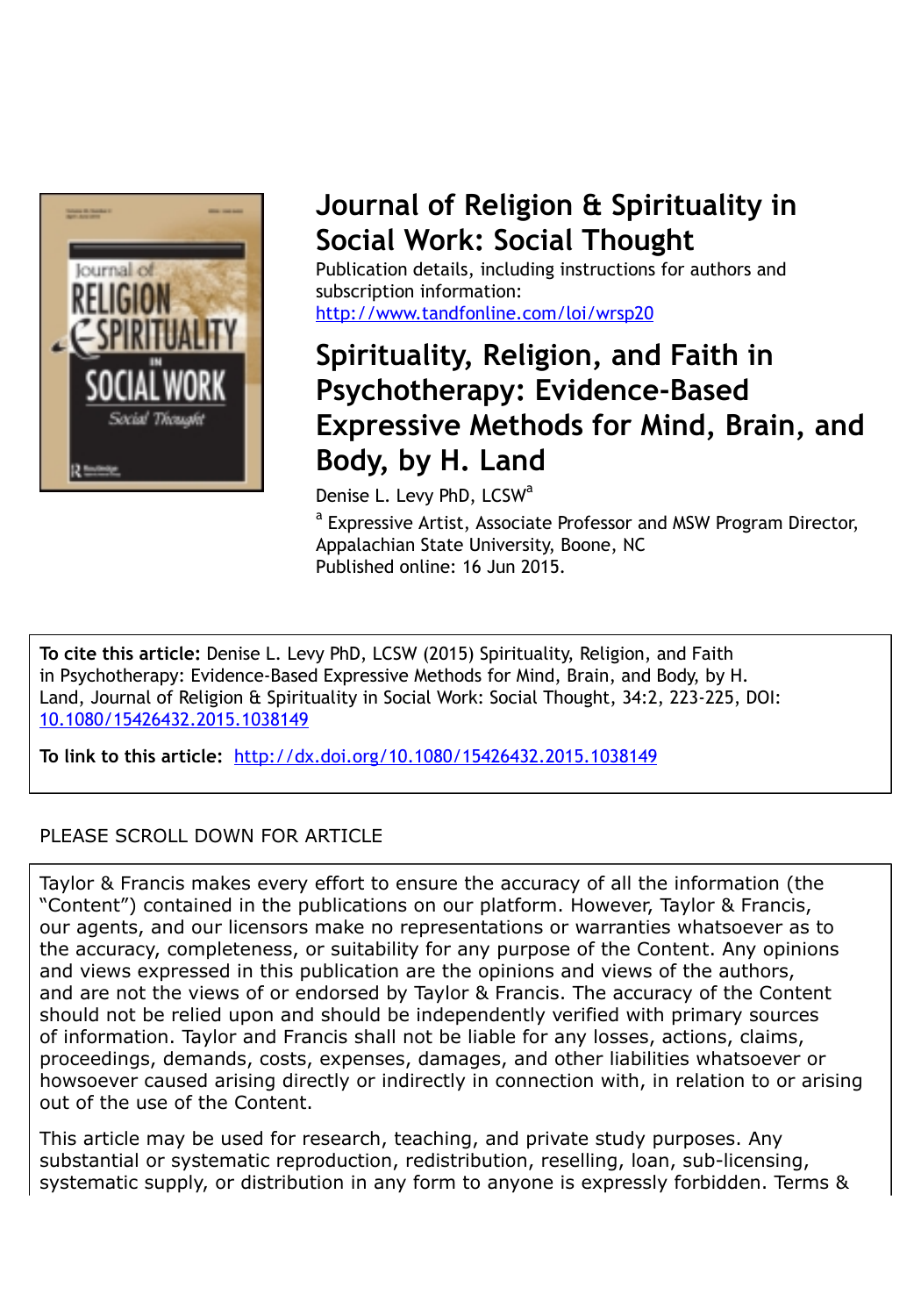Conditions of access and use can be found at [http://www.tandfonline.com/page/terms](http://www.tandfonline.com/page/terms-and-conditions)[and-conditions](http://www.tandfonline.com/page/terms-and-conditions)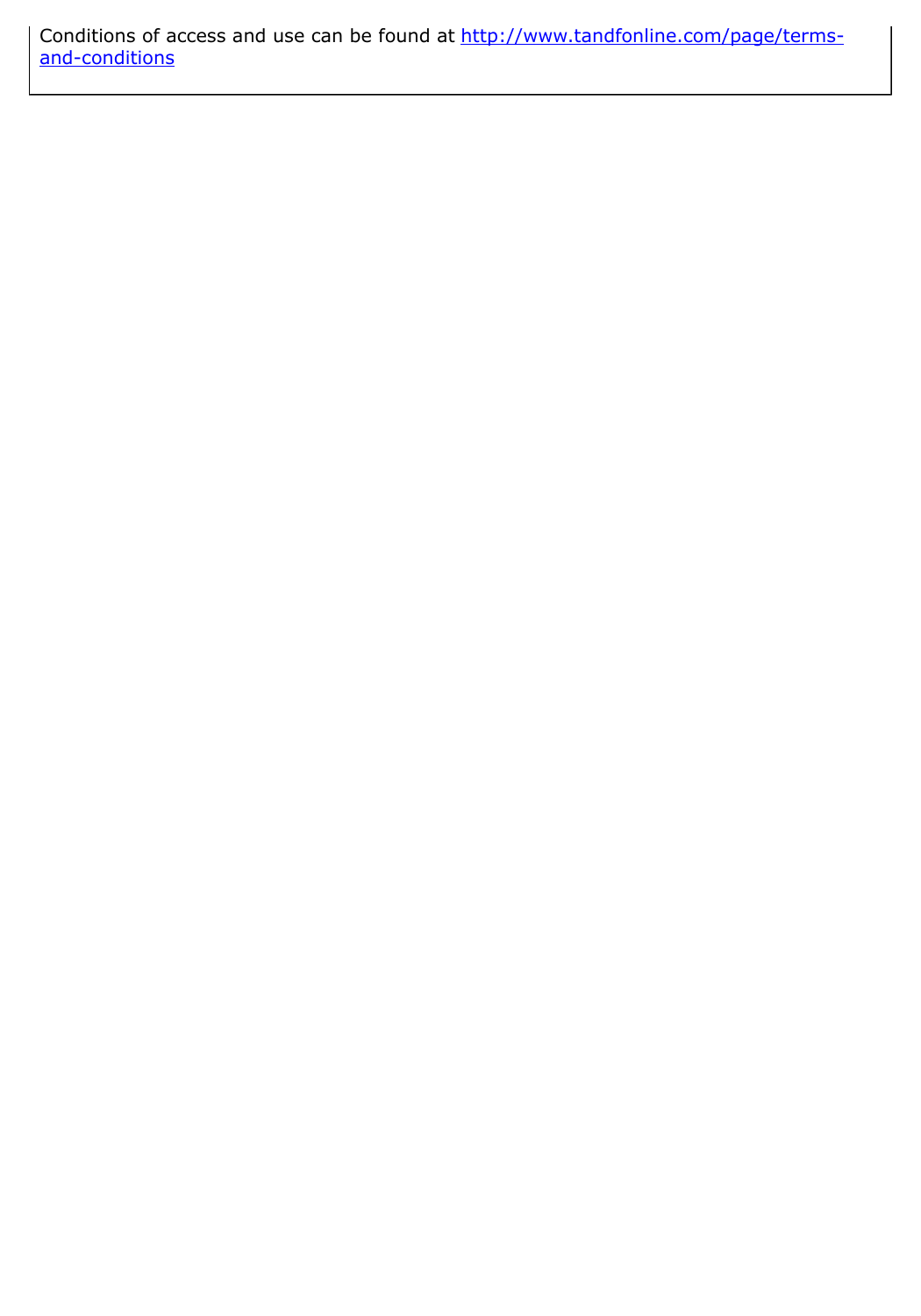*Journal of Religion & Spirituality in Social Work: Social Thought*, 34:223–225, 2015 Copyright © Taylor & Francis Group, LLC ISSN: 1542-6432 print/1542-6440 online DOI: 10.1080/15426432.2015.1038149

## **Book Review**

H. Land (2015). *Spirituality, Religion, and Faith in Psychotherapy: Evidence-Based Expressive Methods for Mind, Brain, and Body.* Chicago, IL: Lyceum Books, 470 pp., \$64.95 (softcover).

Health and mental health settings are embracing the use of expressive arts therapies as evidence-based, holistic treatment methods. Simultaneously, social workers, counselors, and clinicians are incorporating culturally and spiritually competent assessments and interventions in their work with people of faith. In her groundbreaking new book*,* Helen Land brings these topics together. *Spirituality, Religion, and Faith in Psychotherapy: Evidence-Based Expressive Methods for Mind, Brain, and Body* describes the use of various expressive therapies to address mental health needs related to spirituality, religion, and faith.

The book begins with a discussion of the impact of globalization on psychotherapy, highlighting the need for spiritually sensitive clinicians. Although this need is increasing, some therapists have been reluctant to address religion, spirituality, and faith with their clients due in part to their lack of knowledge and skills. Land's book addresses this knowledge gap and offers information about expressive methods to utilize for religious, spiritual, and faith issues in therapy. In Chapter 1, Land explains that expressive methods are well suited to treat issues in clients' sacred lives because they utilize all of the senses, allow for communication outside of the bounds of language, assist with meaning making, and promote connections. These connections may be within the client, between the client and therapist, and between the client and his or her sacred or existential world. Chapter 1 ends with a brief outline of the book and description of each expressive method discussed in the book.

In Chapter 2, Land defines what she calls the *sacred triad* of spirituality, religion, and faith. Religion is external to self, includes specific doctrines and rituals, and is associated with a group or community. Spirituality is part of the internal self, relates to an individual's worldview, and has to do with a connection to something that is transcendent and provides meaning in life. Faith refers to a belief in an idea or something greater than oneself. Individuals may identify with none, some, or all of these terms, and they may define these terms very differently. Land explains that it is important for clinicians to assess each of these dimensions of the sacred triad in order to best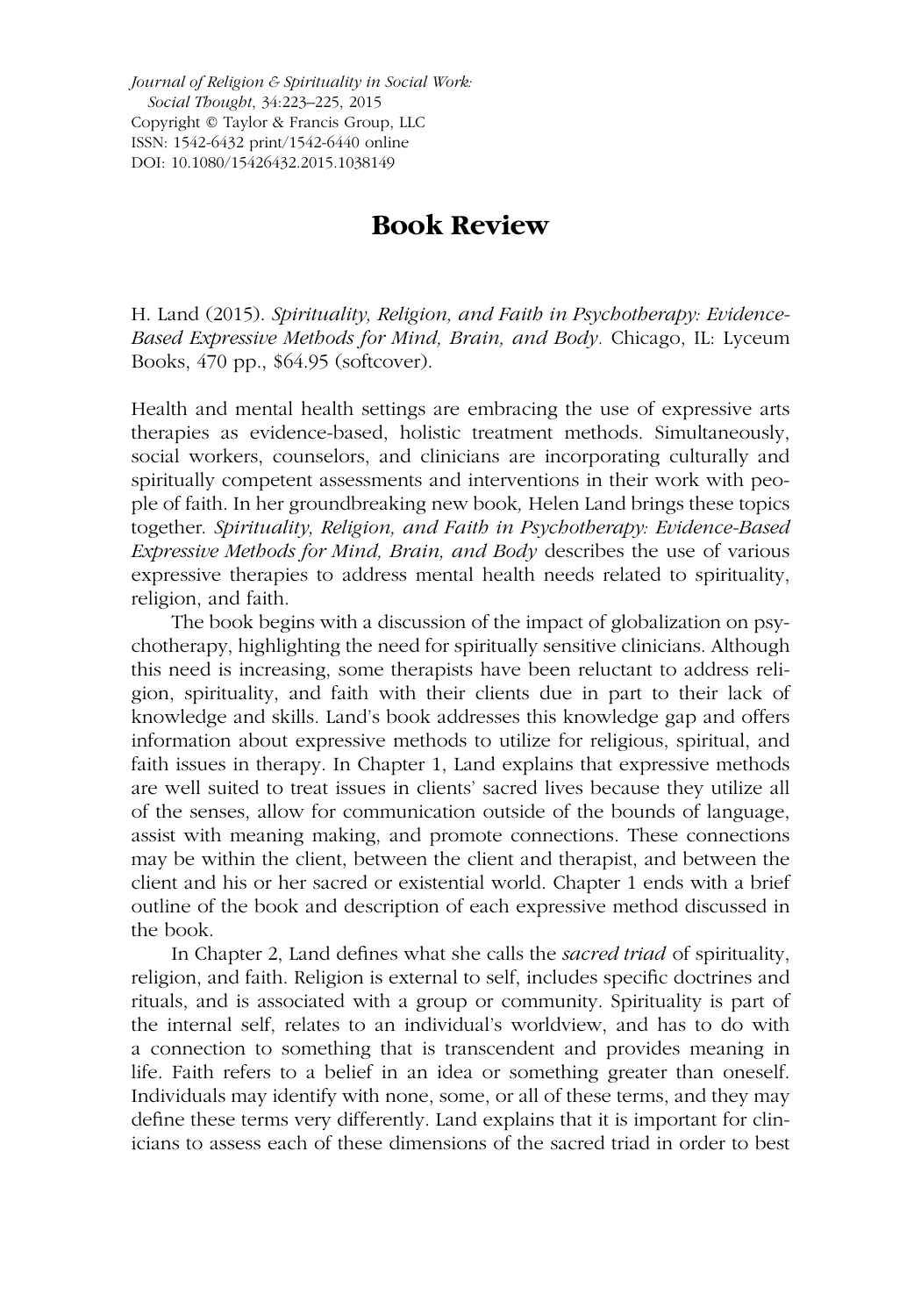#### *Book Review*

understand our clients and their needs. In this chapter and in the Appendix, she explains how these three dimensions connect to the bio–psycho–social dimensions, and offers guidelines for assessment and treatment related to the sacred triad. Also, in the remaining chapters, Land provides examples of expressive methods that can be used to assess and address concerns related to the sacred triad.

Chapters 3 through 9 focus on specific expressive therapies: art therapy, music therapy, writing and poetry in therapy, drama and psychodrama, dance and movement therapy, sand-tray therapy, and guided imagery. Each chapter highlights the history of the particular expressive therapy method, with information about the founders, relevant organizations, and underlying theories. Land relates expressive methods to other well-known models or interventions such as play therapy, Winnicott's holding space, indigenous rituals, Jung's archetypes, and Gestalt's empty chair technique. In these chapters, Land also highlights some of the central concepts of expressive methods. These include the importance of the creative process, the use of potential or holding space as described by Winnicott, and Knill's concept of low-skill and high-sensitivity. Further, although the book is divided into chapters based on type of expressive therapy, Land both discusses and models the importance of integrating several different expressive arts modalities. Many of her case examples included two or more modalities such as music and movement, music and art, music and guided imagery, and movement and metaphor.

Notably, Land provides an extensive review of empirical research and neuroscience related to each expressive modality. This information is vital in an area of practice that some may dismiss or discount. In the sections on empirical research, Land reviews quantitative and qualitative studies using expressive methods with various populations and presenting problems. The literature supports the use of expressive methods with people across the lifespan who present with a variety of concerns and diagnoses. Research on some modalities, such as art therapy and guided imagery, is vast and compelling whereas the number of studies on dance and movement therapy and sand-tray therapy is just beginning to emerge.

In Land's discussion of the neuroscience of expressive therapies, she details the brain's response to traumatic experiences such as the loss of function in the areas of the brain responsible for speech and verbal communication. In order to process these events, recent developments in neurobiology point to the helpfulness of expressive therapies to give voice to traumatic experiences. Expressive therapies also help bridge the right and left hemispheres of the brain by using both sensory-based expression and verbal communication. Finally, there are some findings related to specific methods. Guided imagery, for example, strengthens the areas of the brain that are responsible for both empathy and concentration.